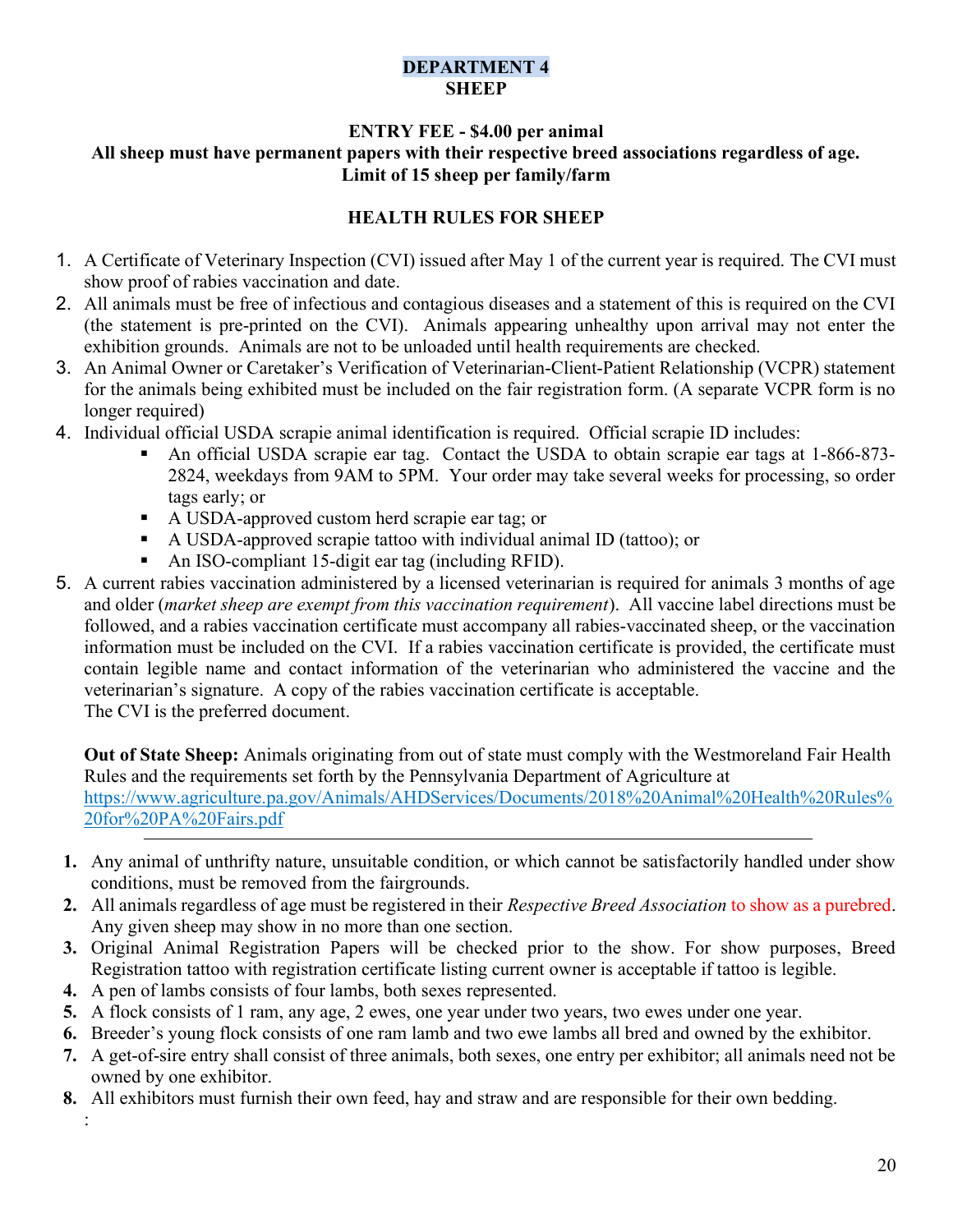9. Classifications and premiums are to apply to each of the following breeds:

| <b>SECTION</b> | <b>BREED</b>                |
|----------------|-----------------------------|
| $\mathbf A$    | Tunis                       |
| B              | <b>Natural Colored Wool</b> |
| C              | <b>Dorset</b>               |
| D              | <b>Hampshire</b>            |
| E              | <b>Icelandic</b>            |
| F              | Southdown                   |
| G              | <b>Suffolk</b>              |
| $\bf H$        | <b>Shetland</b>             |
| L              | <b>Wool Purebreds</b>       |
| J.             | <b>Meat Purebreds</b>       |
| R              | <b>Crossbred</b>            |

10. Example entry: Dept. 4, Section A, Class 1 – Sheep, Tunis, Sr. Ewe over 2 years of age

|              | <b>AWARD</b>                                                          | $1^{ST}$ | $2^{\overline{ND}}$ | 3 <sub>RD</sub> | $4$ TH | 5 <sup>TH</sup> |  |  |
|--------------|-----------------------------------------------------------------------|----------|---------------------|-----------------|--------|-----------------|--|--|
| <b>CLASS</b> | <b>DESCRIPTIONS</b>                                                   | \$12     | \$11                | \$9             | \$8    | \$6             |  |  |
| 1.           | Senior Ewe over 2 years of age                                        |          |                     |                 |        |                 |  |  |
| 2.           | Yearling Ewe $-1$ year and under 2 born Sept. 1, 2020 – Sept. 1, 2021 |          |                     |                 |        |                 |  |  |
| 3.           | Pair of yearling Ewes                                                 |          |                     |                 |        |                 |  |  |
| 4.           | Ewe Lamb under 1 year                                                 |          |                     |                 |        |                 |  |  |
| 5.           | Pair of Ewe Lambs                                                     |          |                     |                 |        |                 |  |  |
|              | <b>Champion Ewe</b>                                                   | Rosette  |                     |                 |        |                 |  |  |
|              | <b>Reserve Champion Ewe</b>                                           | Rosette  |                     |                 |        |                 |  |  |
| 6.           | Senior Ram over 2 years of age                                        |          |                     |                 |        |                 |  |  |
| 7.           | $Ram - 1$ year and under 2 born Sep. 1, $2020 - Sept.1$ , $2021$      |          |                     |                 |        |                 |  |  |
| 8.           | Ram Lamb – under 1 year born after Sept. 1, 2021                      |          |                     |                 |        |                 |  |  |
| 9.           | Two Ram lambs                                                         |          |                     |                 |        |                 |  |  |
|              | <b>Champion Ram</b>                                                   | Rosette  |                     |                 |        |                 |  |  |
|              | <b>Reserve Champion Ram</b>                                           | Rosette  |                     |                 |        |                 |  |  |
| 10.          | Pen of lambs                                                          |          |                     |                 |        |                 |  |  |
| 11.          | Breeder's young flock                                                 |          |                     |                 |        |                 |  |  |
| 12.          | Flock                                                                 |          |                     |                 |        |                 |  |  |
| 13.          | Get of Sire                                                           |          |                     |                 |        |                 |  |  |
|              | <b>Supreme Champion Ram</b>                                           | Rosette  |                     |                 |        |                 |  |  |
|              | <b>Supreme Champion Ewe</b>                                           | Rosette  |                     |                 |        |                 |  |  |